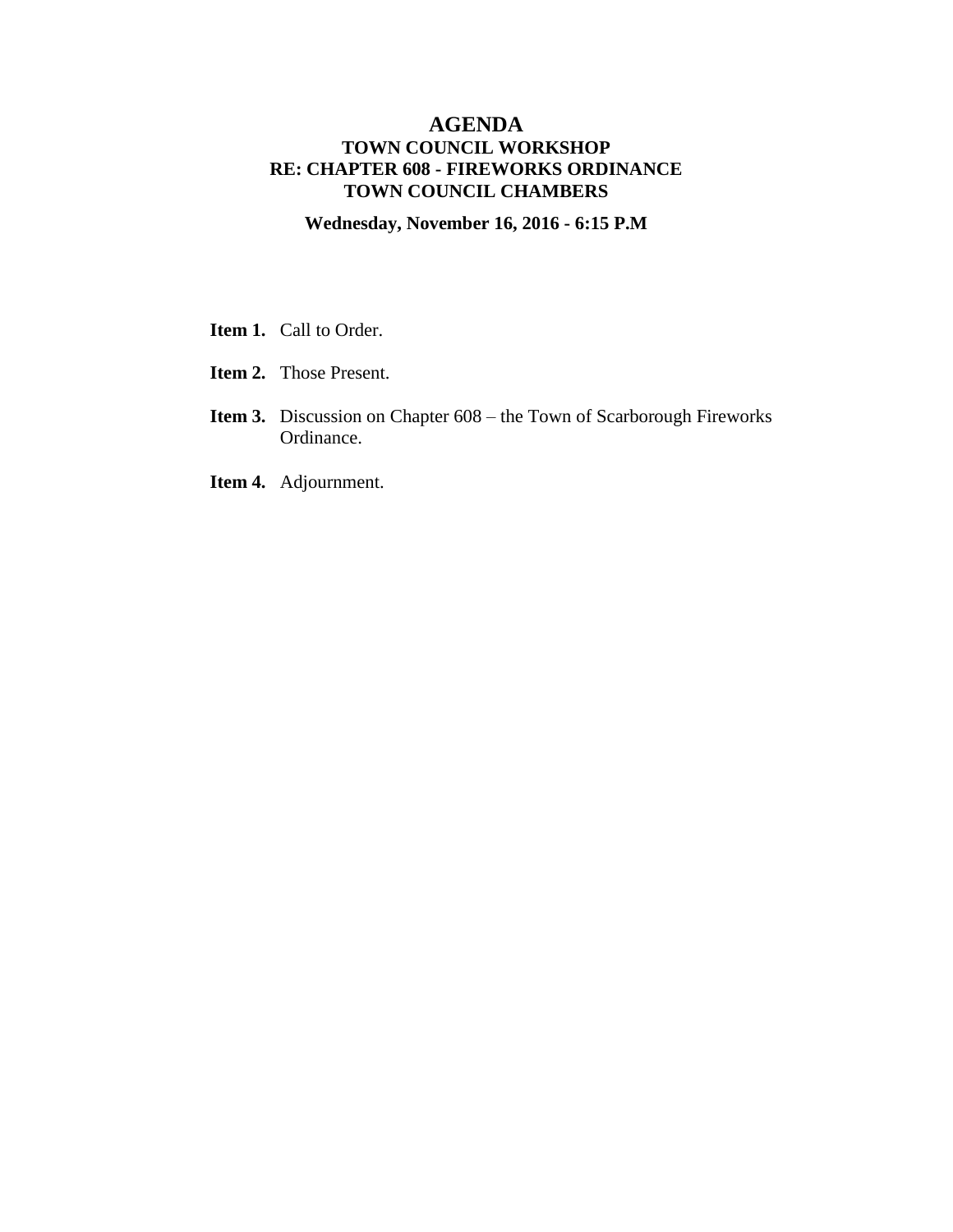

The above graph shows how the 978 responses to the fireworks survey released in July break down. 44% of total responses reflect satisfaction with the current ordinance or a desire for fewer restrictions on fireworks use. While 56% or respondents wanting greater restrictions is significant, the survey does not allow us to know if multiple responses were submitted by the same person. We may assume that both people for and against the ordinance would submit multiple responses but we do not have a way to know if people wishing for greater restrictions would be more likely to repeat the survey than those either satisfied with the current ordinance or wishing for fewer restrictions. This is one reason policy decisions based on the data gained from the survey may be ill advised.

The table below shows the results from question two. Respondents were allowed to select as many responses as they wished in question two but we have no way to determine which respondents selected which option. While we may imagine that those who would like to "further limit the number of days [fireworks] can be used" might also select "further limit the time of day [fireworks] can be used" we cannot be sure. This also complicates policy decisions based on the survey.

The percentages shown in the table below are meant to highlight the popularity of each option. Please note that though there may seem to be a high percentage of support for "limiting fireworks events to professionally run events" within those unhappy with the current ordinance, when taken as a percentage of total survey responses this option falls well below 50% support.